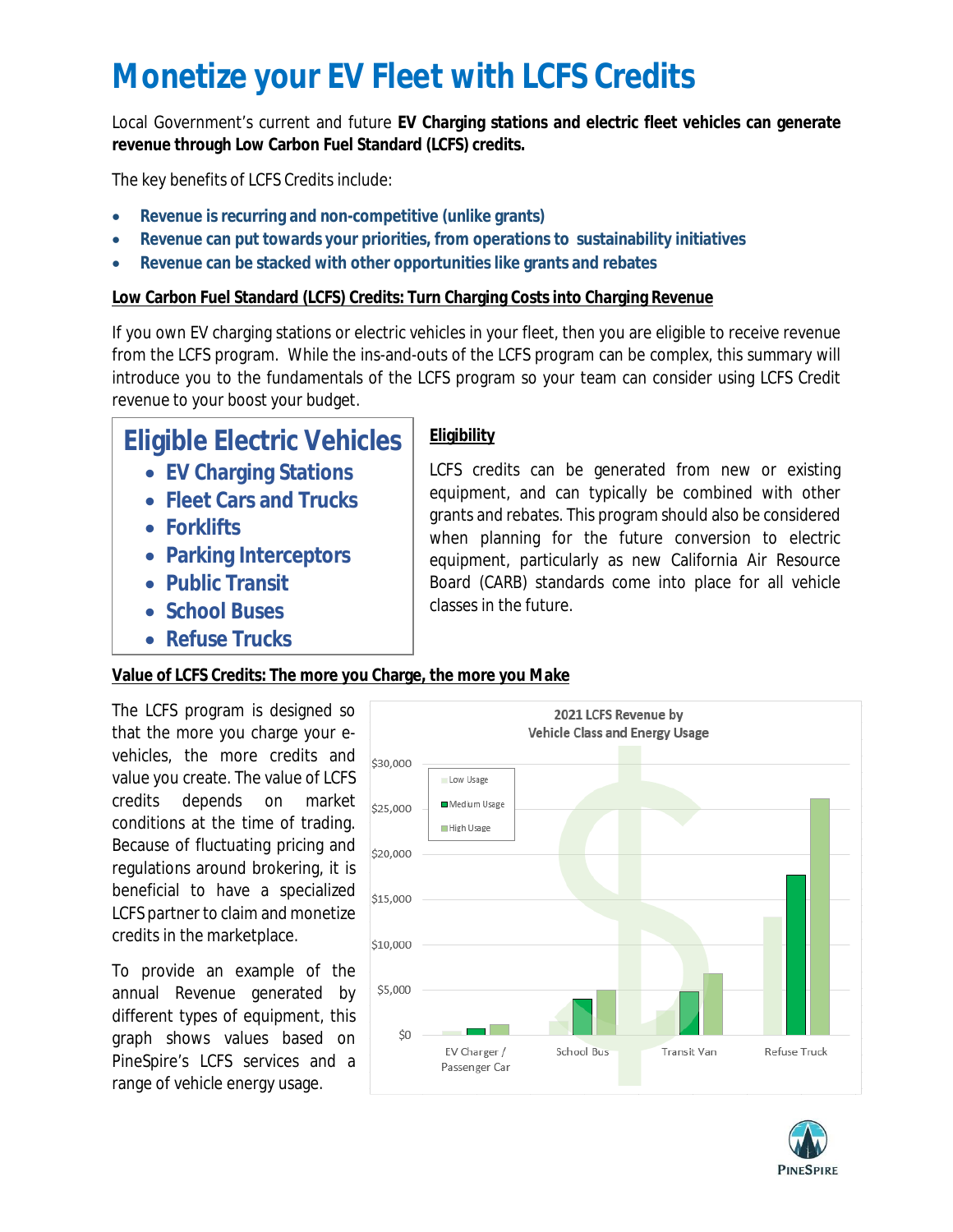Taking a comprehensive approach and enrolling all of your equipment, both large and small, will ensure you the most total revenue. The following Example Fleet shows how broadly electrified operations can generate significant LCFS revenue for your municipality:

> Example Future Electric Fleet Revenue: + 20 Public EV Chargers: **\$16,600** per year + 10 Fleet Vehicles : **\$8,300** per year + 2 School Buses**: \$8,060** per year + 2 Refuse Truck**: \$35,060** per year = Total Value: **\$68,560 per year = Total 5-Year\* Value: \$318,200** *\*Five Year value based on projected LCFS Credit value in future years*

Larger equipment, like Refuse Trucks, are substantially higher revenue generators, averaging \$16,500+ per year per vehicle. This is because Refuse Trucks have a high amount of use (i.e. operating hours) and are classified as heavy duty vehicles. This also means that converting to electric Refuse Trucks will have the large impact on your carbon reduction goals.

### **Sustainability Pays**

As part of participating in the LCFS market, you will have consolidated, detailed data on all of your EV charging stations and EV fleet vehicles. The energy usage data is the basis of calculating carbon and emissions reductions, documenting your success towards sustainability goals. The LCFS Credit enhancement process (step 3 in below graphic) actually brings down the carbon intensity of your energy source to zero to increase your overall credit value. This further **boosts your GHG reduction scores.** EV's also bring immediate local improvements to air quality.

### **Benefits of Electrification**

As many drivers have already discovered, there are many benefits to electrification. While it can require a larger up-front capital investment, the cost of owning and operating an electric vehicle can be significantly lower than conventional fuels over the life of the vehicle. This is largely due to the lower fuel costs (electricity compared to gasoline or diesel) as

**EV Savings**

- **Lower Fuel Cost**
- **Lower O&M Cost**
- **Lower CARB Compliance Cost**

well as lower operations and maintenance costs. Electric equipment, without an internal combustion engine, is less likely to need maintenance or have down-time. Additionally, electric vehicles are compliant with CARB's current and future air quality regulations. This reduces your staff time in reporting and compliance costs.

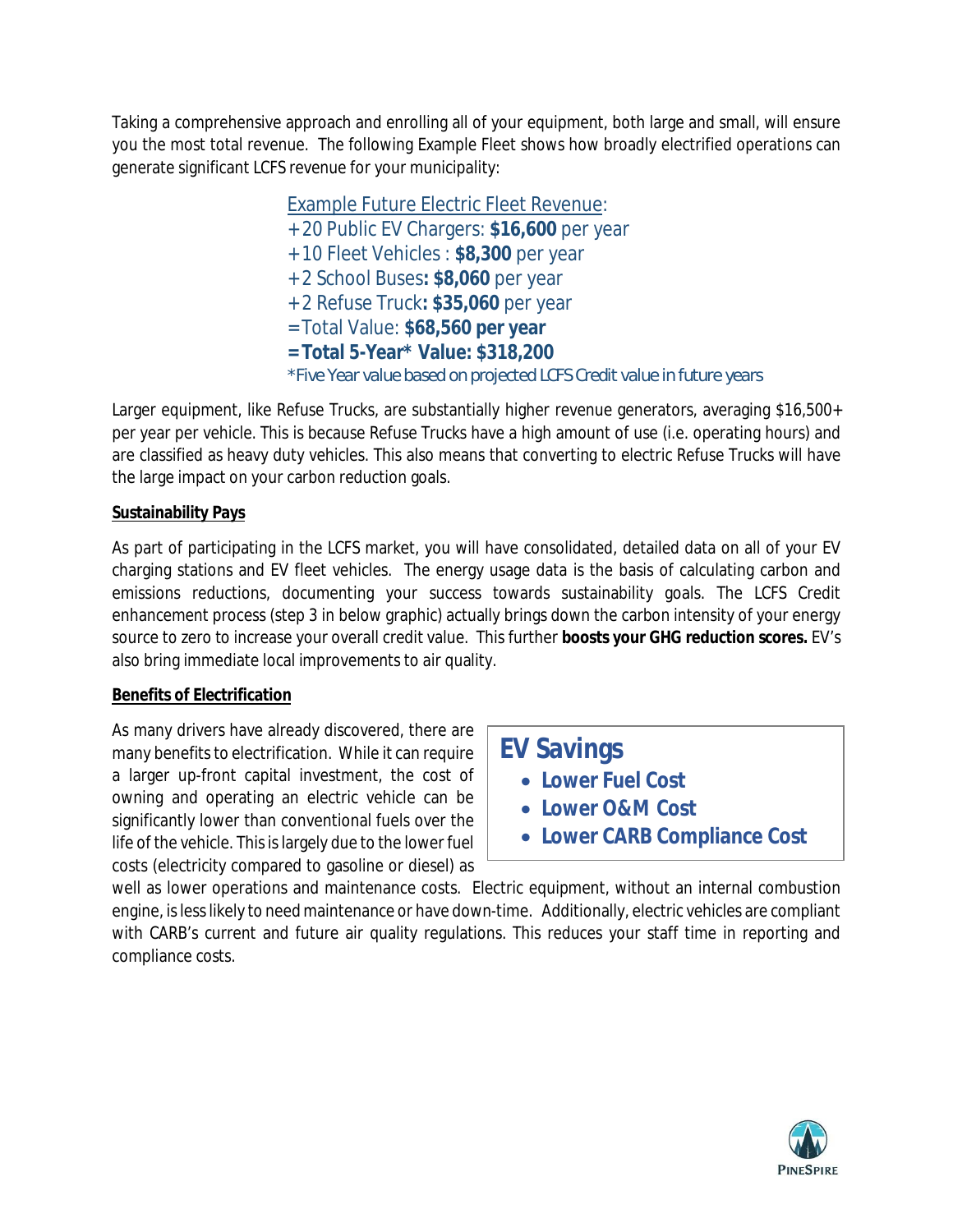#### **Regulatory Background: "How it Works"**

California passed legislation in 2009 to create the LCFS program with the goal of reducing the carbonintensity in transportation fuel. The LCFS program fits into a larger suite of AB 32 measures that set Green House Gas emission targets.

The LCFS program is a 'cap and trade' style program aimed at lowering the carbon intensity of *fuel* used in transportation. Based on the carbon standard set by CARB, fuel producers such as major oil and gas companies are required to reduce the carbon in their fuel, buy credits from users of clean fuels, or face penalties. Every time you use a low-carbon fuel (such as electricity), you generate credits that can be sold to the high-carbon fuel producers to help them comply with the targets.



CARB's role is to 'referee' the LCFS program, ensuring compliance with credit creation and setting a cap to LCFS prices. However, CARB does not provide the funding or determine the credit price. The value of an LCFS credit (in Dollars per Metric Ton of Carbon (\$/MT)) is determined in the marketplace based on supply of credits and demand of high-carbon fuel producers.

#### **Claiming your LCFS Credits**

The following figure shows the steps to claiming and monetizing LCFS Credits; partners like PineSpire can manage this process from beginning to end for you.